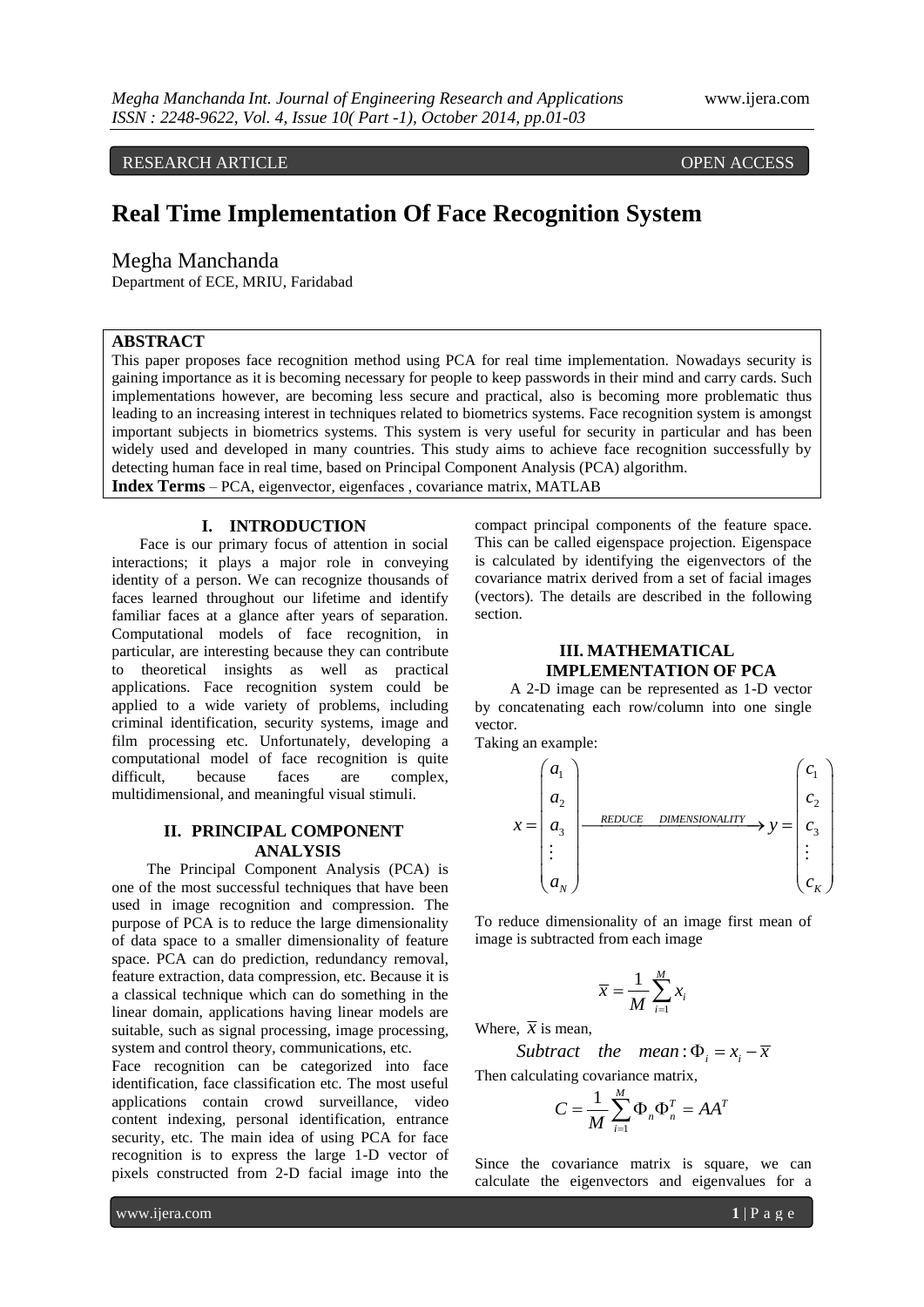matrix. These are rather important, as they tell us useful information about our data. Let  $\lambda_i$  and  $\mu_i$  be eigenvalues and eigenvectors.

And lastly, simplest method for determining which face class provides the best description of an input facial image is to find the face class *k* that minimizes the Euclidean distance.  $\Omega$  describes the contribution of each eigenface in representing the facial image by treating the

eigenfaces as a basis set for facial images.

$$
\in _{k}=\left\Vert {\left( \Omega -\Omega _{k}\right) }\right\Vert
$$

 $\Omega_k$  is vector describing the  $k^{th}$  face class. If  $\epsilon_k$  is less than some predefined threshold θ, a face is classified as belonging to the class k.

# **IV. IMPLEMENTATION AND RESULT**

The entire sequence of training and testing is sequential and can be broadly classified as consisting of following steps:

- 1. Database Preparation
- 2. Loading of Database
- 3. Testing

Database is build which contains only 20 subject's images, has been performed to ensure how well the eigenface system can identify each individual's face. The system has been implemented by MATLAB.

The result was very successful given. Every test image was correctly classified. When two unknown faces are input to the system, the threshold is larger than the predefined threshold and a error message occurs that face doesn't match.



The steps are shown below





Images shown are those from which mean value is being subtracted



Above shown is output of eigenface plot of the dataset obtained.